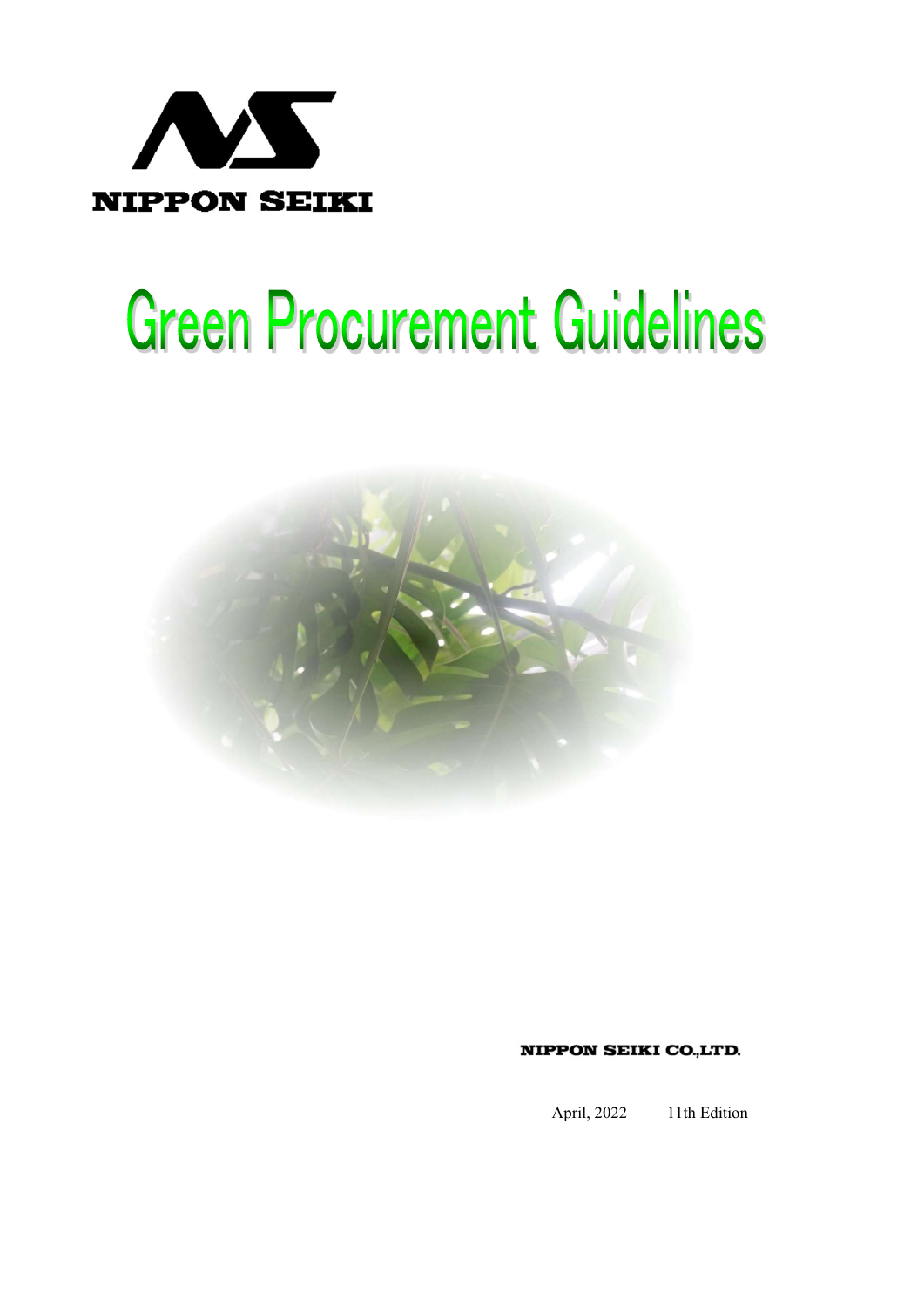# Table of Content

| 1. Introduction                                   |                      | $\cdots \cdots \cdots \cdots \cdots p.2$                      |  |
|---------------------------------------------------|----------------------|---------------------------------------------------------------|--|
| 2. Purpose                                        |                      | $\cdots \cdots \cdots \cdots \cdots p.3$                      |  |
| 3. Scope of Application                           |                      |                                                               |  |
| 4. Definitions                                    |                      | $\cdots \cdots \cdots \cdots \cdots p.3$                      |  |
| 5. Requirements to Suppliers                      |                      | $\cdots \cdots \cdots \cdots p.6$                             |  |
| 6. Compliance with Regulations of Environmentally | Hazardous Substances | $\dots\dots\dots\dots\dots\dots\underline{p.8}$               |  |
| 7. Procurement Contract Procedures                |                      | $\cdots \cdots \cdots \cdots \cdots \underbrace{\text{p}.12}$ |  |
| 8. Revision History                               |                      | $\cdots \cdots \cdots \cdots \cdots p.13$                     |  |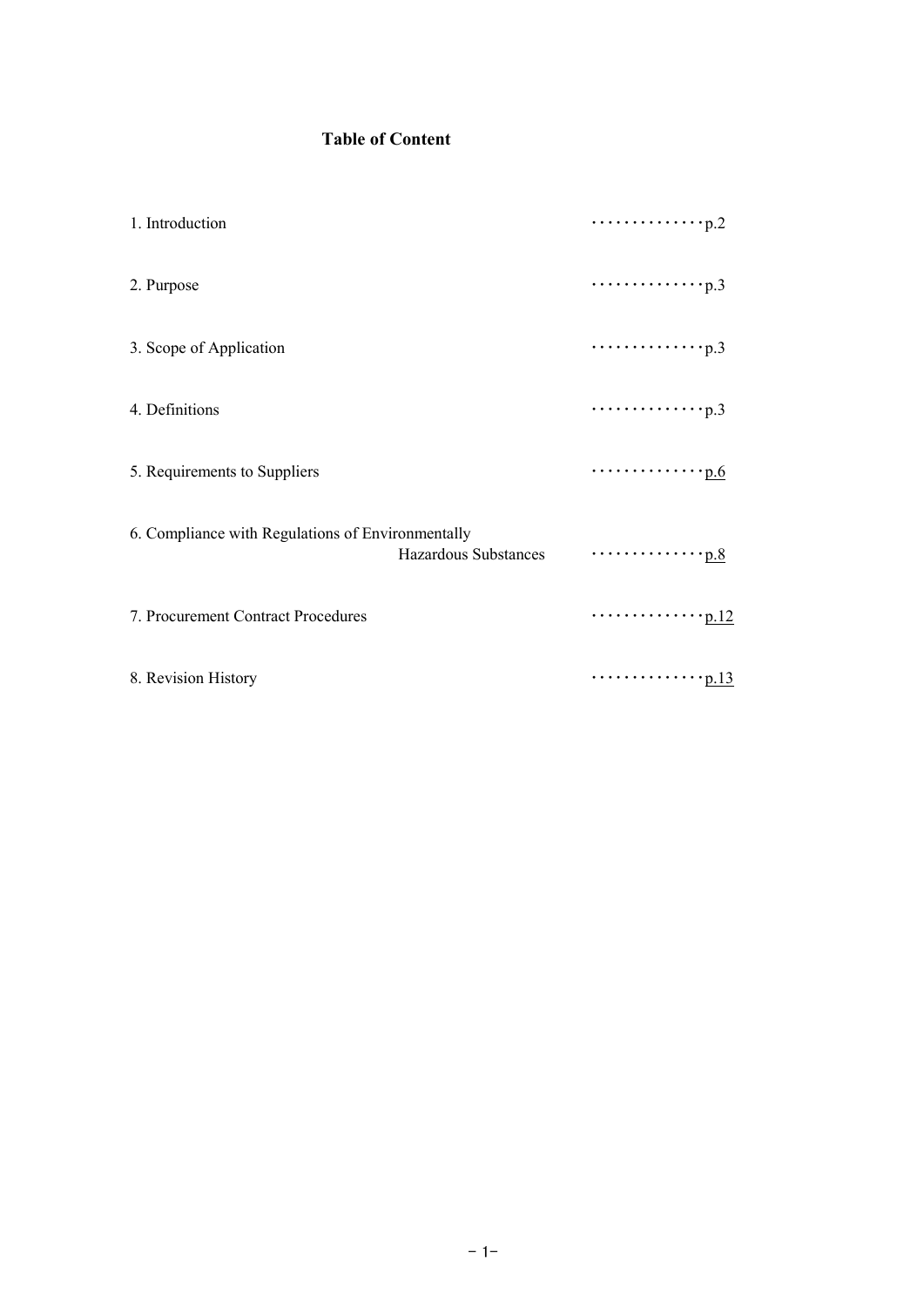#### 1. Introduction

We appreciate for your continuous support and cooperation in our business activities.

Global environmental issues, such as global warming, resource depletion and ecosystem deterioration, have been some growing concerns involving the whole world.

We, NIPPON SEIKI CO., LTD. (hereby after NS), acknowledge global environmental issues as one of the key issues of management, and we promote activities to realize a sustainable society harmonized with environment.

Our products consist of parts, raw materials, and secondary materials delivered from suppliers. Therefore, cooperative efforts and management among suppliers and supply chain are essential to satisfy customer's requirements and to contribute to a sustainable society.

Recent regulations, as typified by EU RoHS Directive or EU REACH Regulations, restrict globally, not only locally, the usage of chemical substances. As global manufacturing and global procurement increase, the scope of management and observation widens, and consequences of derogation of corporate social responsibility are severe. In view of these changes, "NS Green Procurement Guidelines" is revised and updated.

The new "NS Green Procurement Guidelines" includes clarified scope of applications, and additions of requirements to reduce greenhouse gas emissions, to work on conservation of biodiversity, and other requirements necessary for sustainable growth of NS and our suppliers. We appreciate your understandings and request your cooperation in data disclosure as necessary.

Green procurement activities can only be promoted with suppliers' understandings to this "NS Green Procurement Guidelines". NS will enhance partnerships with suppliers complying with these guidelines to work together on environmental issues.

> Chief of Sourcing Headquarters Managing Officer and Director Yuji Osaki

Environment Management Supervisor Chief of Corporate Management Headquarters Managing Officer and Director Masatoshi Azuma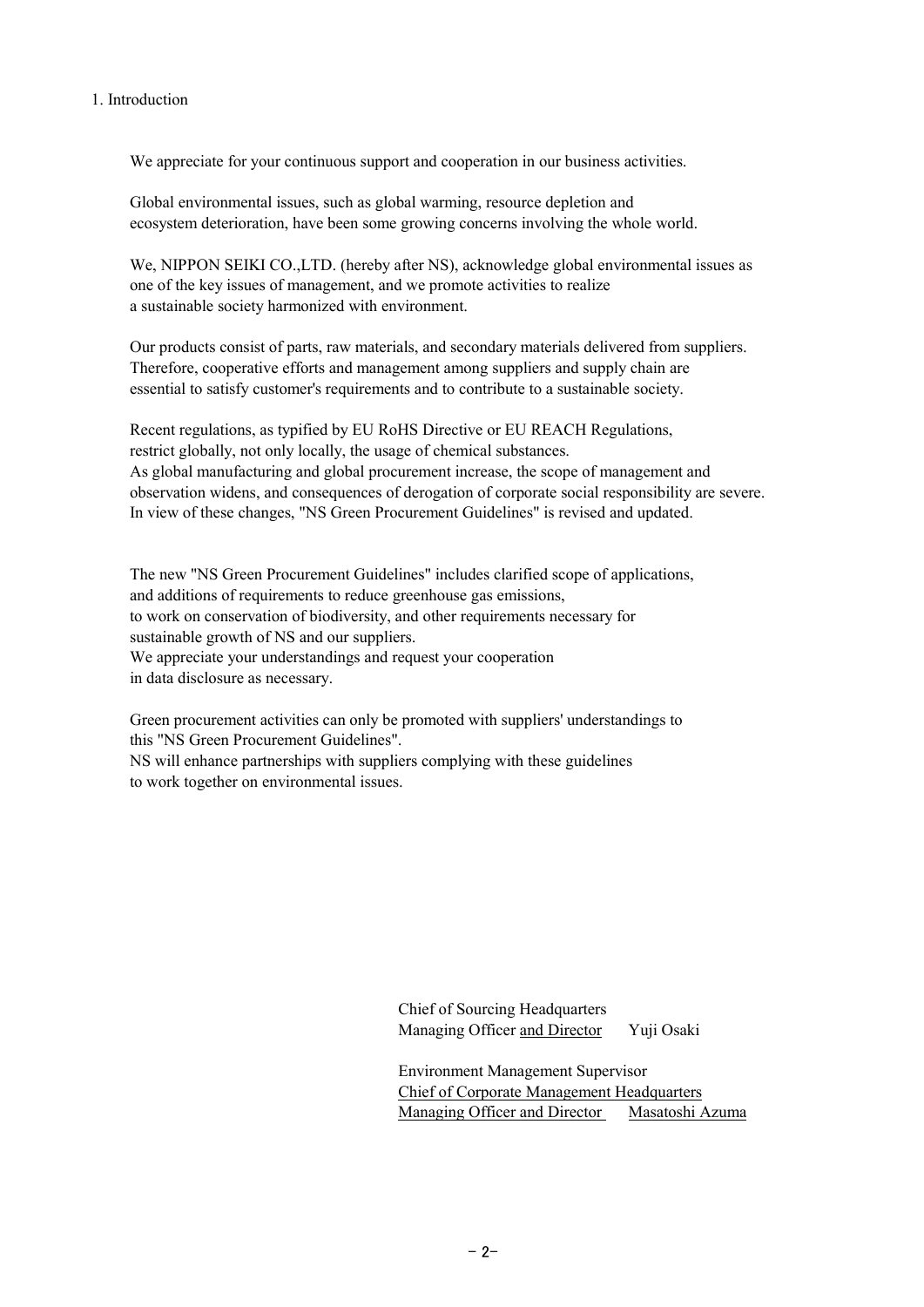## 2. Purpose

NS is promoting activities to achieve environment-friendly product and manufacturing over the entire life cycle in every business field.To "procure environment-friendly products from suppliers promoting environmental business activities" and "manage necessary chemical substance data to be communicated within the supply chain or with customers".

we have clarified our requirements in this "NS Green Procurement Guidelines".

#### 3. Scope of Application

These guidelines (11th Edition) are effective from April 1st, 2022.

These guidelines are applied to the following products which are procured by NS Group and contained in our products.

- 1) Material : Resin pellet, Paint, Printing ink, Minerals, etc. 2) Product, Part : Electronic parts, Mechanical parts, screw, etc.
- 3) Secondary Material\*1 : Solder, Adhesive agent, Stamping ink, etc.

4) Packaging Material\*2 : Card box, Plastic bag, Cushioning, Label, etc.

The above 1) to 4) are hereinafter called "products".

\*1: Secondary Material: All materials which are included in the final product delivered to NS Group, or used in the product manufacturing process, but not included in the final product delivered to NS Group.

\*2: Packaging Material: All materials used for wrapping, protecting and shipping of products delivered to NS Group. Packaging materials, such as trays, cushioning, cartons, and returnable boxes, disposed by NS or at logistics sites, or returned to suppliers are exempted from this application.

#### 4. Definitions

EU RoHS Directive: The Restriction of the Hazardous Substances

<ref: EU RoHS Directive> EU legislation restricting the use of hazardous substances in electrical and electronic equipment. As for environmentally hazardous substances, the use of ten (10) substances are restricted;lead, mercury, cadmium, hexavalent chromium, polybrominated biphenyls (PBB), Polybrominated diphenyl ethers (PBDE),Bis (2-ethylhexyl) phthalate (DEHP), Butyl benzyl phthalate (BBP), Dibutyl phthalate (DBP), Diisobutyl phthakate (DIBP)

https://ec.europa.eu/environment/topics/waste-and-recycling/rohs-directive\_en

EU ELV Directive: End of Life Vehicles

 EU legislation of vehicle recycling and environmentally hazardous substances. As for environmentally hazardous substances, the use of four (4) heavy metals are restricted; lead, mercury, cadmium, and hexavalent chromium. <ref: EU ELV Directive and Annex II (Exemption List)> https://ec.europa.eu/environment/topics/waste-and-recycling/end-life-vehicles\_en

EU REACH Regulation : Registration, Evaluation, Authorization and Restriction of Chemicals EU legislation of registration, evaluation, authorization and restriction of chemical substances. To comply with the regulation, companies must register and manage the risks of the chemical substances they manufacture and market in the EU.

Chemical Substances of Very High Concern (SVHC) may be used only with authorization. Manufacturing, importing and use of unauthorized substances are restricted.

<ref: REACH by ECHA (EUROPEAN CHEMICALS AGENCY)>

https://ec.europa.eu/environment/chemicals/reach/reach\_en.htm

Details of regulated substances --> https://echa.europa.eu/information-on-chemicals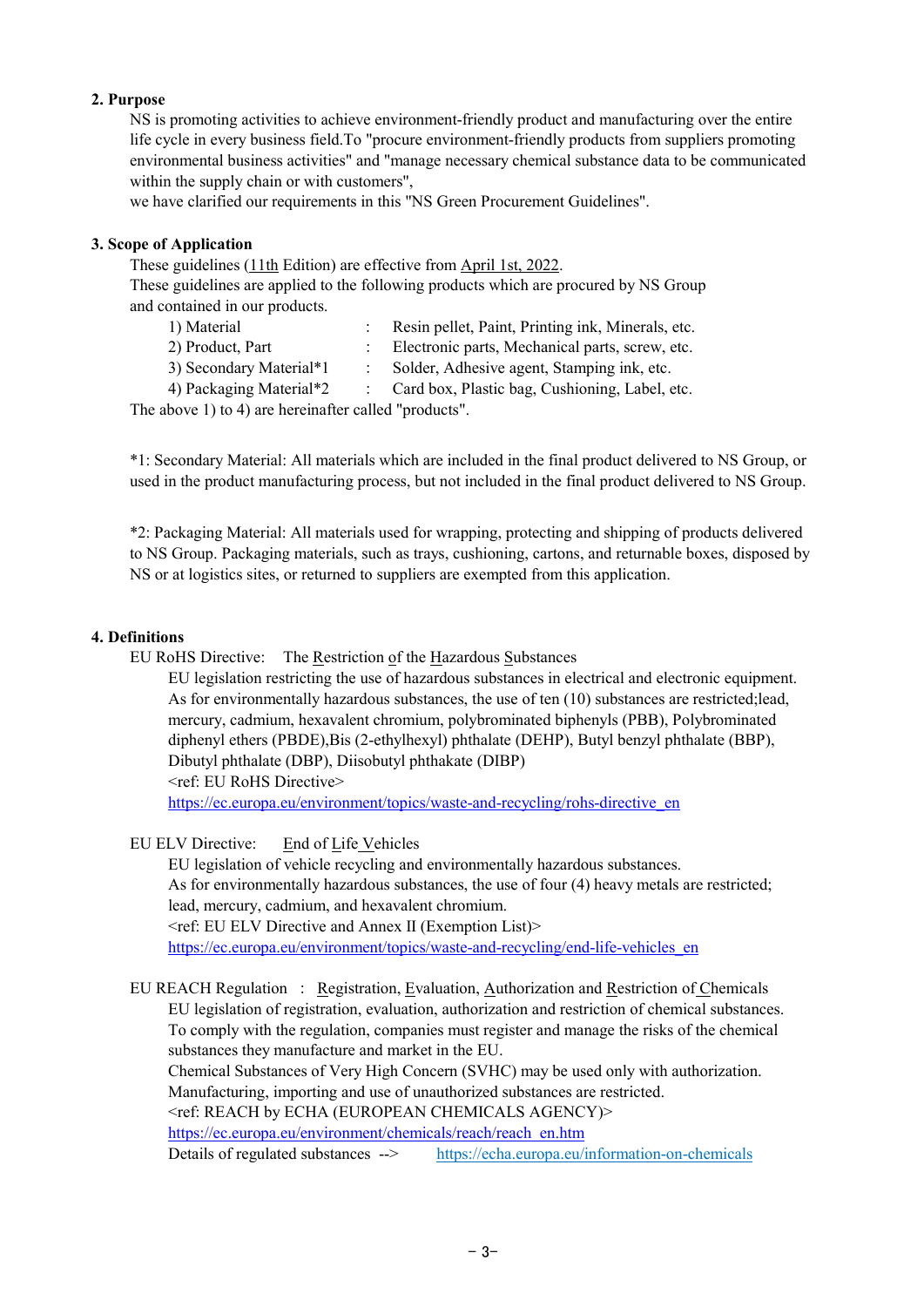SVHC : Substances of Very High Concern Substances of Very High Concern defined in EU REACH Regulation. <ref: Candidate List by ECHA> https://echa.europa.eu/web/guest/candidate-list-table

- SCIP: Abbreviation for Substances of Concern In article as such or in complex object (Products) A database for registering SVHC content information developed by the European Chemicals Agency (ECHA). For products and parts marketed in Europe after January 5, 2021, if the SVHC concentration exceeds 0.1 wt%, it's obligatory to register and provide SVHC content information.
- EU Packaging Directive(Directive 94/62/EC):

European Parliament and Council Directive on packaging and packaging waste. <Ref: EU Packaging Directive> https://ec.europa.eu/environment/topics/waste-and-recycling/packaging-was

GADSL : Global Automotive Declarable Substance List.

A harmonized chemical substances management list prepared by Global Automotive Stakeholders Group (GASG), a global team from the automotive, automotive parts supplier (tier supplier) and chemical/ plastics industries. <Ref: GADSL> https://www.gadsl.org/

POPs Convention :The Stockholm Convention on Persistent Organic Pollutants Persistent organic pollutants (POPs), which are highly toxic to humans and organisms and are concerned about long-distance mobility, are persistent in the environment, bioaccumulative.

This treaty stipulates proper disposal of waste containing these substances and manufacturing the elimination / restriction of and use and reduction of emissions.

Toxic Substances Control Act CFR Title 15 Chapter 53

The US Hazardous Substances Control Act was enacted in 1976 by the US Environmental Protection Agency (EPA). It is regulations on "chemicals, mixtures or articles containing chemicals, mixtures" manufactured, processed or imported for commercial use in the United States.

China VOC regulation: Abbreviation for Volatile Organic Compounds Seven national compulsory standards (GB standards) that limit VOCs (volatile organic compounds) contained in paints, adhesives, inks, and cleaning agents issued by the China National Standardization Commission on March 4, 2020.

GHG : Greenhouse Gas

Gas in an atmosphere that absorbs and emits radiation within the thermal infrared range, which cause the greenhouse effect.

NS targets the following six types of gasses.

 $\cdot$ CO<sub>2</sub> (carbon dioxide), CH<sub>4</sub> (methane), N<sub>2</sub>O (nitrous oxide), HFC (hydroflurocarbon), PFC (Perfluorocarbon),  $SF_6$  (sulfur hexafluoride)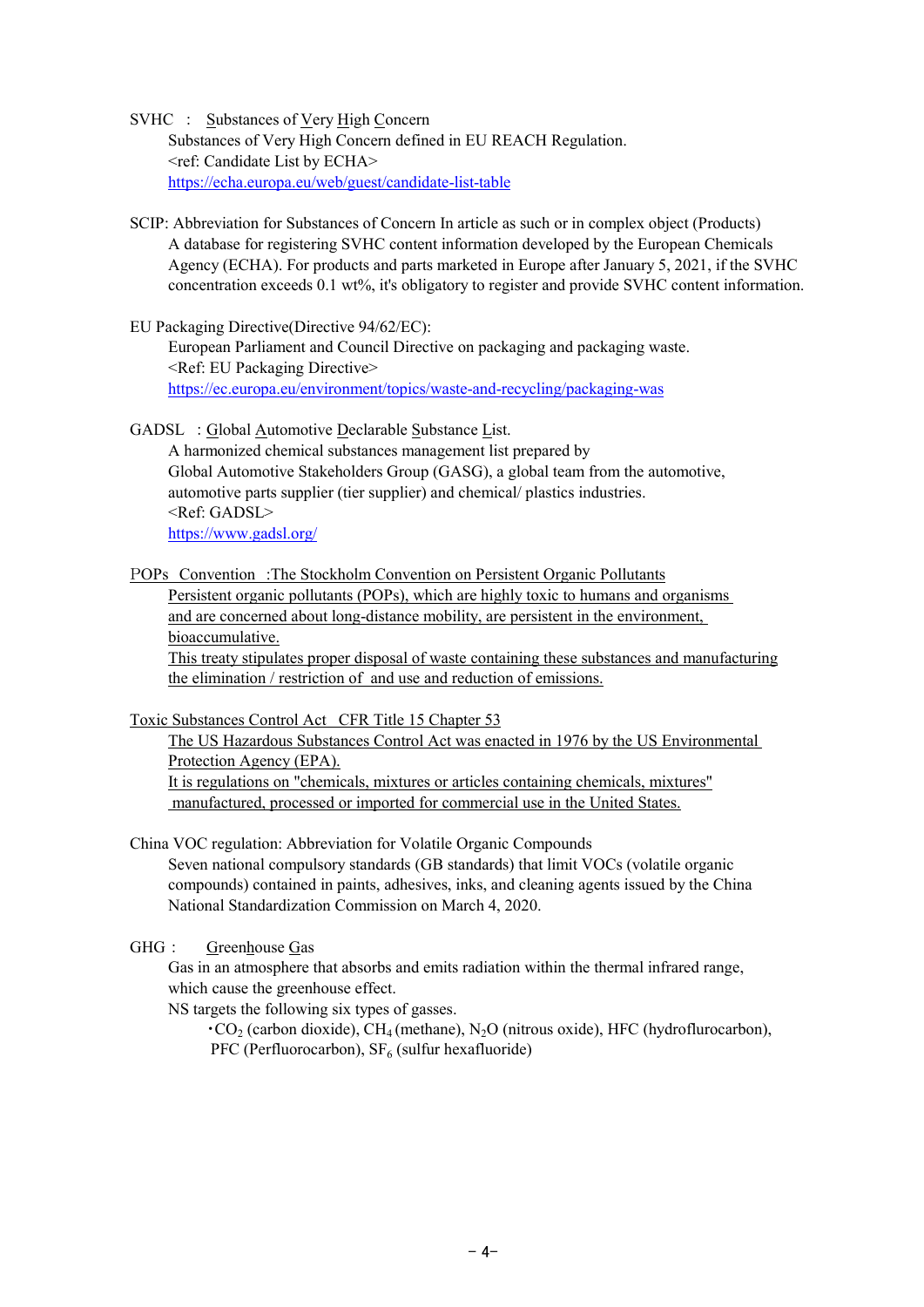EMS : Environmental Management System

It refers to the organization's plans, systems, processes, etc. for the organization to set environmental policies, objectives, goals, etc., and implement efforts to achieve them.

CMS : Chemical substances Management System A system that manages environmentally hazardous substances contained in products.

## Prohibited Substances:

Substances which use or use exceeding the restricted amount in the product are prohibited by regulations and relevant guidelines of Japan and other countries.

#### Management Required Substances:

Substances of which inclusion, amount, including part, purpose, and etc. need to be managed.

#### Homogeneous Material:

Defined by EU RoHS Directive and EU ELV Directive. Means a material that cannot be disjointed or separated into different materials by mechanical actions.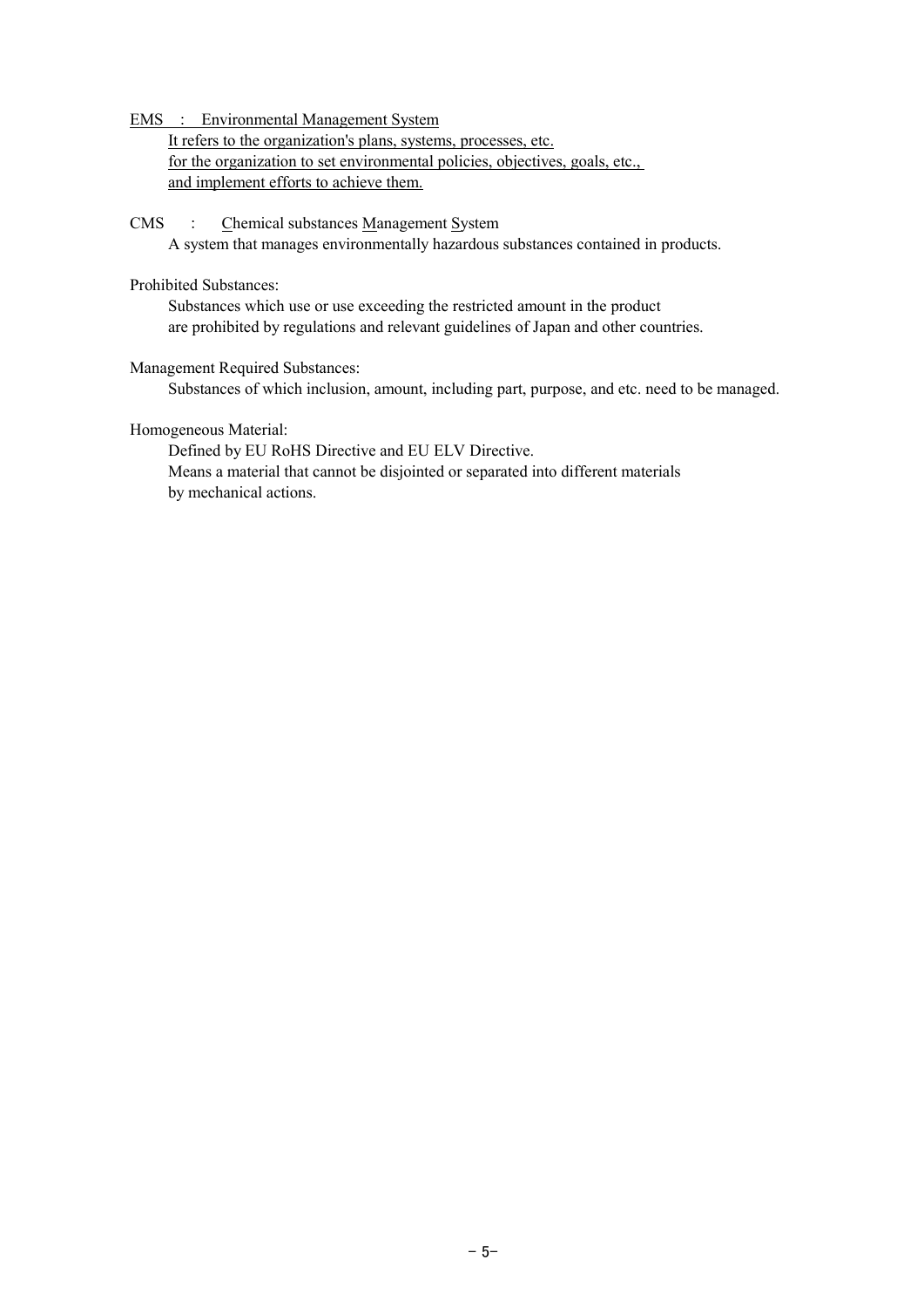## 5. Requirements to Suppliers

Green Procurement Requirements List

| Documents                                                 |                                                                | When to Submit             |                                  |                              |                     |                           |                                                                                                             |
|-----------------------------------------------------------|----------------------------------------------------------------|----------------------------|----------------------------------|------------------------------|---------------------|---------------------------|-------------------------------------------------------------------------------------------------------------|
| to be Submitted<br>Requirements                           | What to Submit                                                 | Procurement<br>At Start of | (once a year)<br>Periodic survey | At Planning for New<br>Items | At Any Changes      | At Request<br>(Changes in | Remarks                                                                                                     |
| (1)Establishment of                                       | "Green Procurement"                                            | $\bigcirc$                 |                                  |                              |                     |                           |                                                                                                             |
| Environment<br>Management System                          | Self-Evaluation Sheet<br>"EMS·CMS" Self                        |                            |                                  |                              |                     |                           |                                                                                                             |
| (EMS)                                                     | Check List                                                     | $\bigcirc$                 | $\bigcirc$                       |                              |                     |                           |                                                                                                             |
|                                                           | Quality (Environment)                                          | $\bigcirc$                 |                                  |                              |                     |                           | *1)Checked when NS visits or online                                                                         |
|                                                           | Assessment Sheet                                               | $*1)$                      |                                  |                              |                     |                           | for assessment as necessary.                                                                                |
| (2) Establishment of<br><b>Chemical Substance</b>         | "Green Procurement"<br>Self-Evaluation Sheet                   | $\bigcirc$                 |                                  |                              |                     |                           |                                                                                                             |
| Management System<br>(CMS)                                | "EMS·CMS" Self<br>Check List                                   | O                          | ◯                                |                              |                     |                           |                                                                                                             |
|                                                           | Quality (Environment)<br><b>Assessment Sheet</b>               | $\bigcirc$                 |                                  |                              | $\bigcirc$<br>$*2)$ |                           | *2)Checked when NS visits or online<br>for assessment as necessary.                                         |
|                                                           | Declaration of Non-Use of<br><b>RoHS Restricted Substances</b> | $(\ )$                     | ()                               | ()                           | ()<br>$*3)$         | $\bigcirc$                | *3) Resubmit after verifing when stated<br>content is changed due to relocation of<br>production site, etc. |
|                                                           | Chemical substance<br>survey forms                             |                            |                                  | $\bigcirc$                   | ()                  | $\bigcirc$                | When there is change in the content.                                                                        |
|                                                           | Pre-IPP Application                                            |                            |                                  |                              | $\bigcirc$          |                           | Submit 6 months prior.                                                                                      |
|                                                           | <b>Product Specifications</b>                                  |                            |                                  | $\bigcirc$                   | ◯                   |                           | When there is change in specs.                                                                              |
|                                                           | Parts Inspection Report                                        |                            |                                  | $\left(\right)$              | $\left(\right)$     |                           | When there is change in report.<br>(Depends on the changes)                                                 |
| (3) Reduction of<br>environmental impact                  | "Green Procurement"<br>Self-Evaluation Sheet                   | $\bigcirc$                 |                                  |                              |                     |                           |                                                                                                             |
| Grasp / reduce GHG<br>emissions<br>Promotion of Resources | "EMS·CMS" Self<br>Check List                                   | $\left(\right)$            | $\left(\right)$                  |                              |                     |                           |                                                                                                             |
| Recycling<br>Conservation of Biodiversity                 | GHG survey sheet                                               |                            | $\bigcirc$                       |                              |                     |                           |                                                                                                             |

(1) Establishment of Environment Management System For establishing and maintaining Environment Management System, please acquire ISO 14001 or certification from external authority complying with ISO 14001. For suppliers not certified, establishment of an environment management system equivalent to ISO 14001 is requested. Progress of establishment shall be confirmed in "Green Procurement" Self-Evaluation Sheet and "EMS・CMS" Self Check List.

(2) Establishment of Chemical substances Management System (CMS) Suppliers delivering products to NS are requested to establish CMS. Management of specified chemical substances contained in products are required under laws and regulations of Japan and other countries. To satisfy these requirements, each company is required to manage the chemical substances contained in products with "appropriate and effective" means through the supply chain.Progress of establishment shall be confirmed in "Green Procurement" Self-Evaluation Sheet and "EMS・CMS" Self Check List.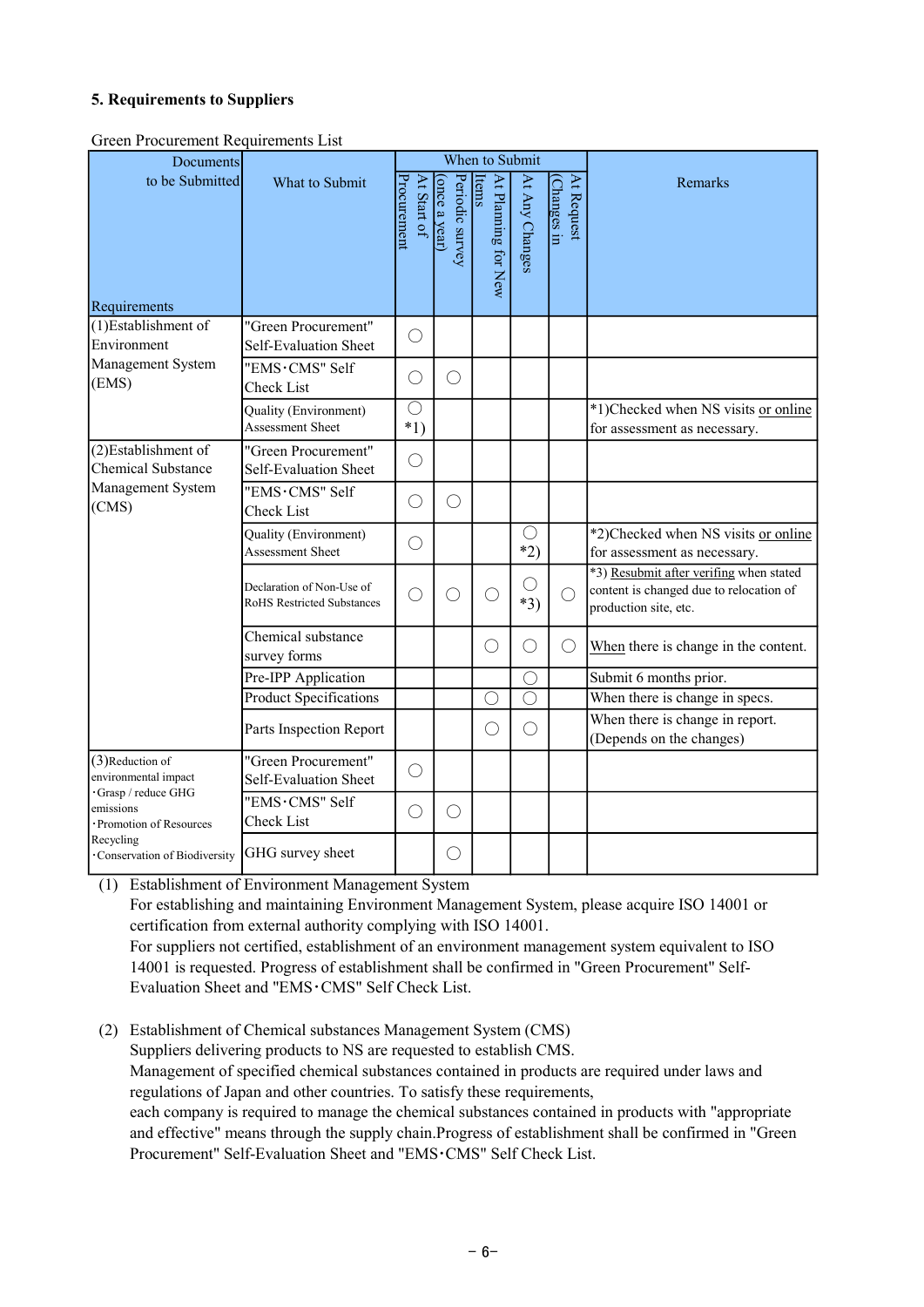#### ① Requirements to Suppliers regarding CMS

| No.            | Requirements                                                        | Summary                                                                                                                                                                    |
|----------------|---------------------------------------------------------------------|----------------------------------------------------------------------------------------------------------------------------------------------------------------------------|
| $\mathbf{1}$   | Policy                                                              | Declare policy of actions by managements.                                                                                                                                  |
| 2              | Define Management Criteria                                          | Define management procedures to satisfy laws/regulations, industrial<br>voluntary standards, and customer requirements.                                                    |
| 3              | Define Scope of Management                                          | Define "product", "process", "constituent materials", "chemical<br>substances" to be managed.                                                                              |
| $\overline{4}$ | Set Targets and Plan Implementation<br>Process                      | Define and revise targets and plans.                                                                                                                                       |
| 5              | Define Organizational System,<br>Responsibility and Authority       | Define roles and responsibility of depts. engaged in management.                                                                                                           |
| 6              | Design/Development                                                  | Confirm compliance with requirements in design / development<br>process.                                                                                                   |
| 7              | Collect and Confirm Chemical<br>Substance Data included in Products | Systematize collection and confirmation of data from supplier.                                                                                                             |
| 8              | Sourcing Management                                                 | Communicating requirements with suppliers.                                                                                                                                 |
| 9              | Acceptance Verification                                             | Confirm conformity with company criteria when accepting purchased<br>materials.                                                                                            |
| 10             | Process Control                                                     | Define management items of process where chemical substance<br>amount changes.<br>Identification control and prevention (erroneous use, mixing and<br>contamination), etc. |
| 11             | Shipping Verification                                               | Confirm compliance with company criteria when shipping.                                                                                                                    |
| 12             | Traceability                                                        | Define product traceability.                                                                                                                                               |
| 13             | Change Control                                                      | Define process when changes in chemical substance management has<br>occurred. (e.g. design, process, supplier)                                                             |
| 14             | Process for Non-Conformity                                          | Define process when non-conforming product is found.                                                                                                                       |
| 15             | Training                                                            | Define details of training.                                                                                                                                                |
| 16             | Documentation and Control                                           | Define procedures of keeping documents and records.                                                                                                                        |
| 17             | Communication                                                       | Establish system for sharing information.                                                                                                                                  |
| 18             | Performance Evaluation and Improvement                              | Evaluation and improvement of the management by internal audit.                                                                                                            |
| 19             | Management Review                                                   | Improvement of issues by managements.                                                                                                                                      |

#### ② Consistent Management of Chemical Substances

Suppliers are required to consistently manage that the delivered products do not include prohibited substances, or the restricted substances included are within the threshold value.

- ⇒page 7, 6. Please observe the requirement.
- ※Some prohibited substances were used for various applications in the past as additive agents to achieve product performance characteristics. These might even be included in current products. Various cases of erroneous use, mixing, and contamination of prohibited substances have been reported, including those usually contained in raw materials in nature, remaining in products after generation as by-products or used as subsidiary materials in the manufacturing process, being mixed into products due to shared production lines or the use of alternative materials available in inventory.

 Suppliers are requested to properly control prohibited materials in order to prevent their mixture into products in excess of the threshold value by understanding their characteristics and tracking their history, including those exempt from laws and regulations.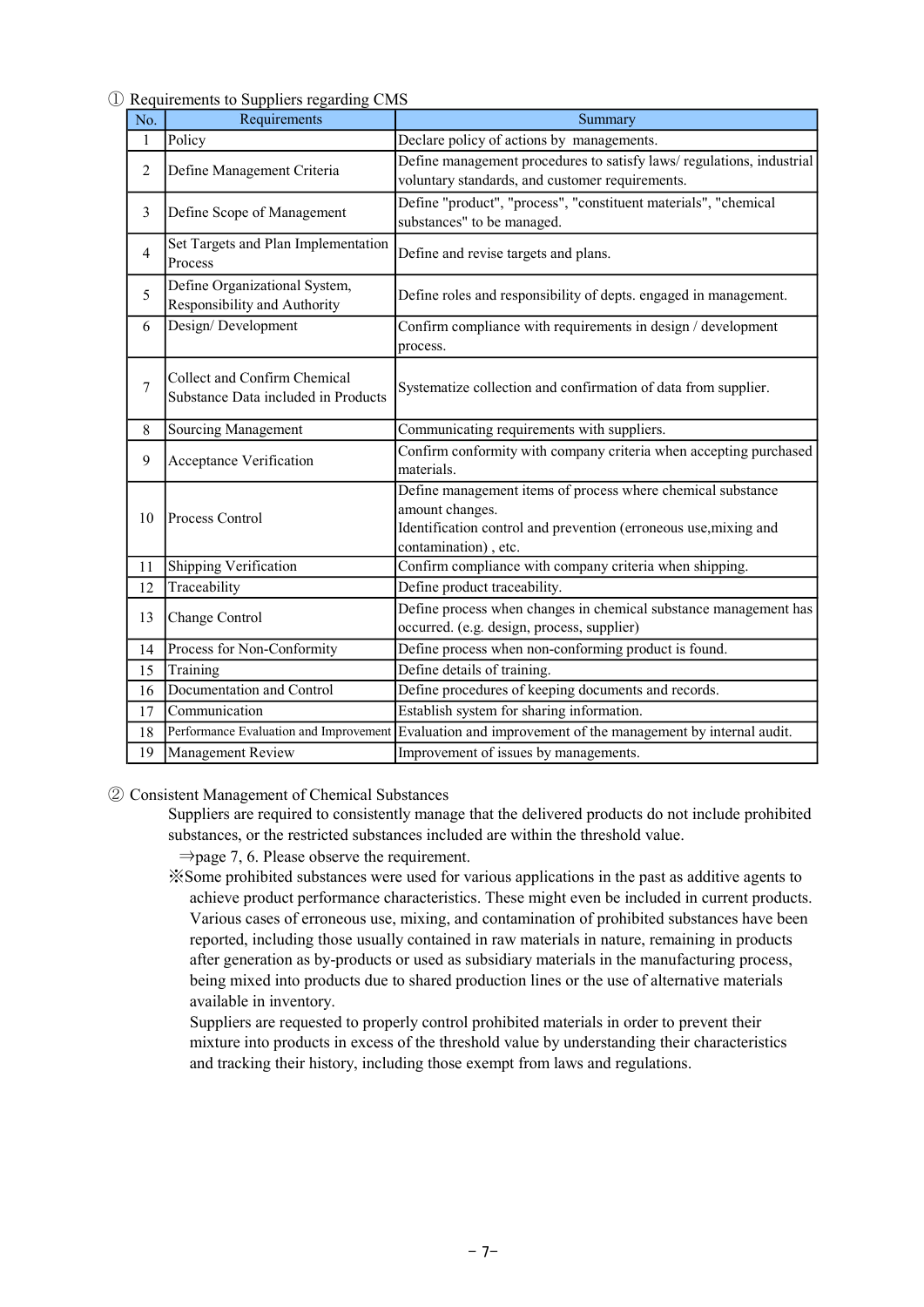- (3) Reduction of environmental impact
- ① Grasp / reduce GHG emissions
	- NS Group are promoting activities to reduce GHG emissions toward carbon neutrality as a countermeasure against global warming.
	- ・ Suppliers are requested to know and to reduce the amount of Greenhouse Gas emissions.
	- ・ Actions are taken to establish system to know and to reduce the amount of GHG emissions and energy consumption.
		- $\Rightarrow$  Please submit the investigation sheet of page 8, 6 (2)  $\circled{4}$ .
- ② Promotion of Resources Recycling
	- a) Suppliers are requested to propose and use materials that contribute to recycling-oriented manufacturing. NS promotes effective utilization of resources. "Materials that contribute to recycling-oriented manufacturing" means;
		- ・Materials which contribute to reduce necessary resources for manufacturing.
		- ・Materials which contribute to enhance utilization of recycled resources.
		- ・Materials which contribute to reuse packaging materials for shipping.
	- b) Reduction of waste discharge and promotion of recycling
	- c) Conservation of Biodiversity
		- ・Suppliers are asked to promote actions to conserve biodiversity.
		- ・Please define the policy and take actions for conservation of biodiversity.
- (4) Management of environmentally hazardous substances at upstream business partners
	- ・ Please communicate the request of this guideline to the upstream business partner of the business partner and also manage and supervise it.

#### 6. Compliance with Regulations of Environmentally Hazardous Substances

We appreciate your cooperation for providing us information. All products delivered to NS shall comply with various regulations related to environmentally hazardous substances. Requirements are specified as the following.

- (1) Management of Environmentally Hazardous Substances
- ① EU RoHS Directive

Please refer to Annex III on the following site for exemptions. https://eur-lex.europa.eu/legal-content/EN/TXT/PDF/?uri=CELEX:02011L0065-20210401&from=EN

The transition to new system about NS part number was carried out in August, 2021. In principle, parts numbering the new system shall be complied with EU RoHS Directive except following situations;

If non-compliant part occurs, please ask to NS Design Dept.

 If the part is not compliant due to reviewing the exemption application, Only the case that there is no replacement at 6 months before its sunset date and NS Design Dept. permits.

#### ② EU ELV Directive

Please refer to the latest Annex Ⅱ such as the following site for exemptions. https://eur-lex.europa.eu/legal-content/EN/TXT/PDF/?uri=CELEX:02000L0053-20200306&from=EN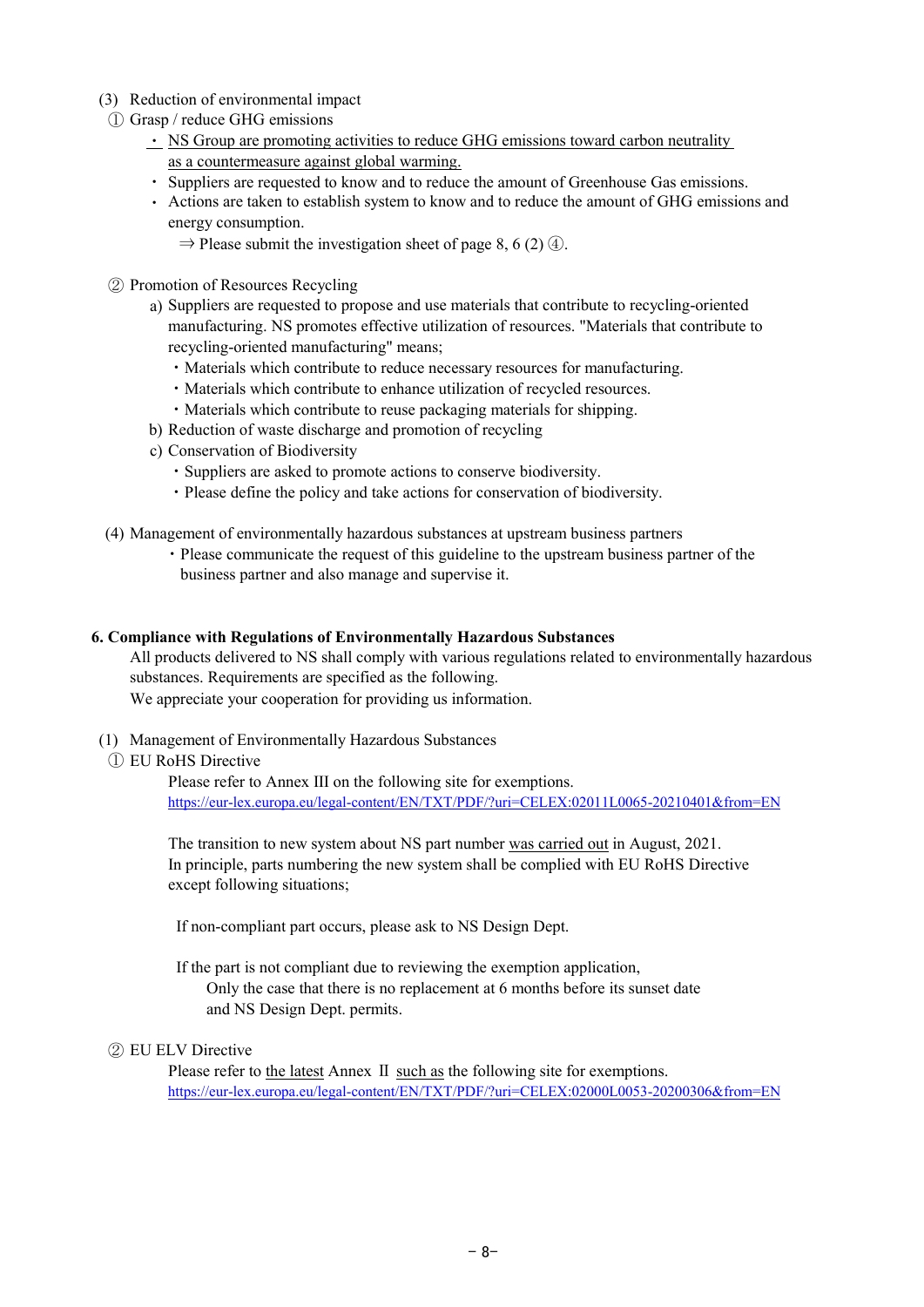#### ③ EU REACH Regulation

Please confirm the Candidate List and inform us when any SVHC is included in the product. For products marketed in the EU, registration of SCIP information is obligatory, so please list all SVHC substances.

https://echa.europa.eu/candidate-list-table

https://echa.europa.eu/authorisation-list In addition, confirm the Authorization List, and in principle SVHC to be posted will be prohibited substances of NS and prohibited to be used / included in future products.

Moreover, confirm the Substances restricted under REACH and substances to be posted (Entry No. 1~76) will be prohibited to be used for the restricted application. https://echa.europa.eu/substances-restricted-under-reach

Communication of REACH SVHC in automotive industry is based on "AUTOMOTIVE INDUSTRY GUIDELINE ON REACH ver. 4.0" https://www.acea.be/industry-topics/tag/category/reach

#### ④ GADSL

Please check GADSL (substance management list for automotive industry) and declare all containing substances listed on it.

Even though it was not necessary to declare substances because it was not regulated in GADSL, if the contained substance is regulated in the latest GADSL because it is newly added or its threshold is changed, its supplier shall resubmit the datasheet as soon as possible. Moreover, no prohibited substance over the threshold shall be contained in NS parts. GADSL will be updated and published not only annually in February but also occasionally, so please check the latest GADSL always. https://www.gadsl.org/

#### ⑤ EU Packaging Directive:

https://ec.europa.eu/environment/topics/waste-and-recycling/packaging-waste\_en Materials constructing the packaging are parts which can be easilyseparated (e.g."corrugated board" used for packing the product,"adhesive tape" used for assembly in a corrugated box package,and "label" used for indication are to be considered as separate materials) Content of four heavy metals (lead,cadmium,mercury,and hexavalent chromium) in total with the mass of materials constructing the packaging must be less than 100ppm by weight.

#### ⑥ Chinese VOC regulations

Please refer to the following site for 7 GB standards. https:///j-net21.smrj.go.jp/qa/development/Q1390.html

#### ⑦ POPs Convention

In principle, these are prohibited to use or contain in future products. Annex A (Abolition) / Annex B (Restrictions) Listed Substances and Proposed Substances

#### ⑧ Compliance with US TSCA PBT 5 substances

In principle, these 5 substances of PBT (persistent, bioaccumulative, toxic) specified by Article 6 of the US TSCA are prohibited to use or contain in future products.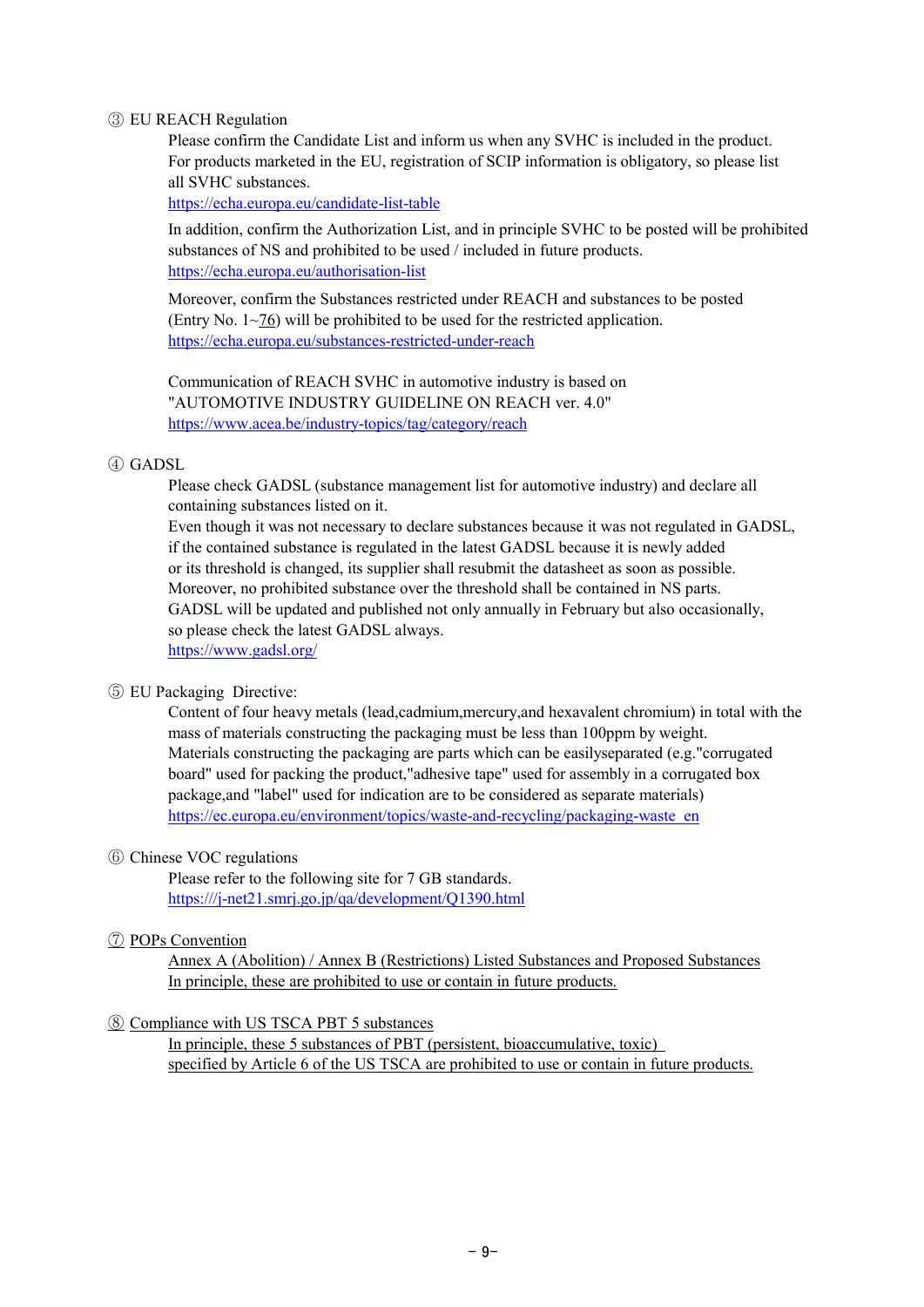(2) Submission of Environmental Data

【At the start of trading,Periodic survey (once a year)】

- ① "Green Procurement" Self-Evaluation Sheet
	- Suppliers should evaluate and submit the environmental management system at the start of trading. Available at the following web site. Form found at: https://www.nippon-seiki.co.jp/sustaina\_en/#contents04
- ② "EMS・CMS" Self Check List

Suppliers self-evaluate the establishment progress of EMS and CMS and submit it. Available at the following web site. Form found at: https://www.nippon-seiki.co.jp/sustaina\_en/#contents04

③ Declaration of Non-Use of RoHS Restricted Substances

Suppliers should survey the inclusion status of RoHS regulated substances and submit it. Trading companies shall request manufacturers to restrict usage of RoHS restricted substances. "Declaration of Non-Use of RoHS Restricted Substances" shall be submitted within three (3) business days when requested. The guaranteed value is a guarantee that is less than the regulation value, and it is not a guarantee below the control value.

Form found at: https://www.nippon-seiki.co.jp/sustaina\_en/#contents04

## ④ GHG survey Sheet

When requested, please provide us GHG data related to products delivered to NS, using the specified form for survey.

## [Occasional (non-periodic) survey]

Suppliers are asked to submit Chemical substance survey forms for newly supplying products.

|                                                                         | Chemical substance survey forms<br>$\cup$ . Mandatory<br>$\therefore$ Only upon request |                           |                         |                    |                        |                |                    |
|-------------------------------------------------------------------------|-----------------------------------------------------------------------------------------|---------------------------|-------------------------|--------------------|------------------------|----------------|--------------------|
| <b>Survey Form</b>                                                      |                                                                                         | For<br>Autom Consu<br>mer | Type of Item Delivered  |                    |                        |                |                    |
|                                                                         |                                                                                         |                           | Raw<br><b>Materials</b> | Products,<br>Parts | Secondary<br>Materials | Packaging      | Submit to          |
| <b>SPrecision Analysis Data of RoHS</b><br><b>Restricted Substances</b> |                                                                                         |                           | $\circledcirc$          | $\circledcirc$     | $\circledcirc$         | $\circledcirc$ | Requested<br>Dept. |
| $\circledR(M)$ SDS                                                      |                                                                                         |                           | $\circledcirc$          |                    | $\circledcirc$         |                |                    |
| $\Diamond$ chemSHERPA(Jul.2018~)                                        |                                                                                         |                           |                         | $\circledcirc$     | $\circledcirc$         | $\circledcirc$ |                    |
| <b>8JAMA/JAPIA Standard Material</b><br>Datasheet                       |                                                                                         |                           | $\circledcirc$          | ⊚                  | $\circledcirc$         |                |                    |
| <b>9</b> IMDS                                                           |                                                                                         |                           | $\circledcirc$          | ⊚                  | $\circledcirc$         |                |                    |

 $C$  survey forms  $\left(\widehat{\mathcal{O}}\right)$  Mandatory  $\left(\widehat{\mathcal{O}}\right)$  . Mandatory  $\left(\widehat{\mathcal{O}}\right)$  . Only upon request)

\*NS is JAPIA member, however, we manufacture not only for automotive and also for consumer, so we also need to respond customers' requests specialized for consumer products. Please submit via the required survey format.

⑤ Precision Analysis Data of RoHS Restricted Substances Please complete the form found at: https://www.nippon-seiki.co.jp/sustaina\_en/#contents04 Please use the provided form. Precision analysis data such as ICP data certifying the non-use of the ten (10) substances restricted by EU RoHS Directive shall be submitted for each homogeneous material.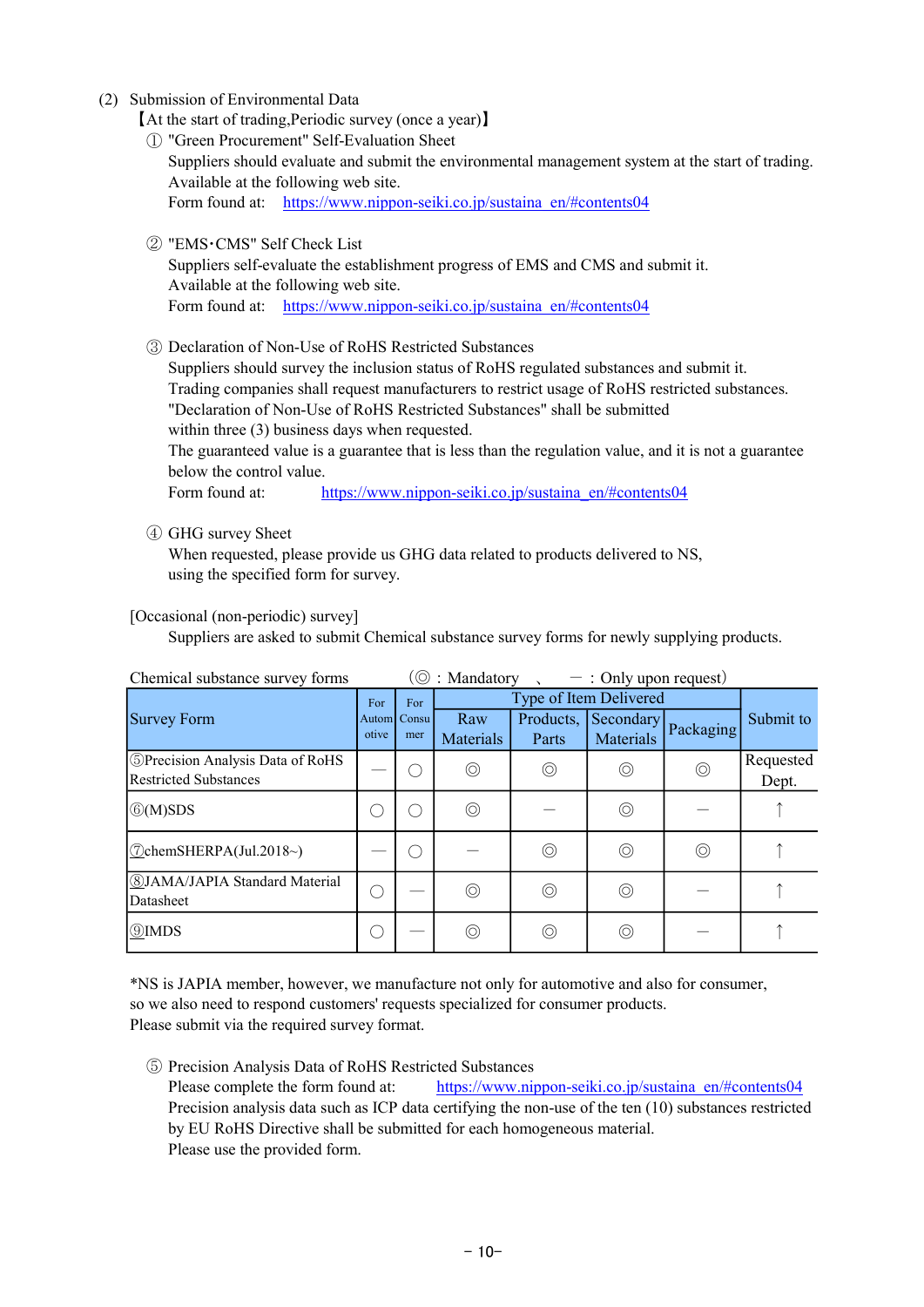### ⑥ (M)SDS

Please provide us the data referring to the following website. ref:: Ministry of Economy, Trade and Industry https://www.meti.go.jp/policy/chemical\_management/law/msds/4.html

## ⑦ chemSHERPA

A new information transfer scheme was released by The Ministry of Economy, Trade and Industy in October, 2015.

It will be revised about twice a year,

so please pay attention to it and make sure that there are no omissions in the report. You can download it from the following web site. https://chemsherpa.net/chemSHERPA/tool/

⑧ JAMA/JAPIA Standard Material Datasheet

A standardized constituent investigation sheet prepared by JAMA (Japan Automobile Manufacturers Association) and JAPIA (Japan Auto Parts Industries Association)

Available at the following web site:

https://www.japia.or.jp/en/top/

Please contact us for the password.

## ⑨ IMDS

A collective material data system for environmentally hazardous substances used by automotive industry.

Registration at the following web site:

https://www.mdsystem.com/

Please submit data to 18363 (IMDS COMPANY ID of NS)

Each investigation form or data shall be resubmitted as soon as possible if any change occurs due to following;

- occuring a change at initial product application,

- adding declarable substances because of regulating newly or changing the threshold,

- changing exemption application in the applicable regulation.

 - occuring a change point including additives (plasticizer, flame retardant, pigment, etc.) in the material change.

Specific investigation sheet/form may be required upon

some customer specific requirements on chemical substance management. Compliance to these requirements are also necessary.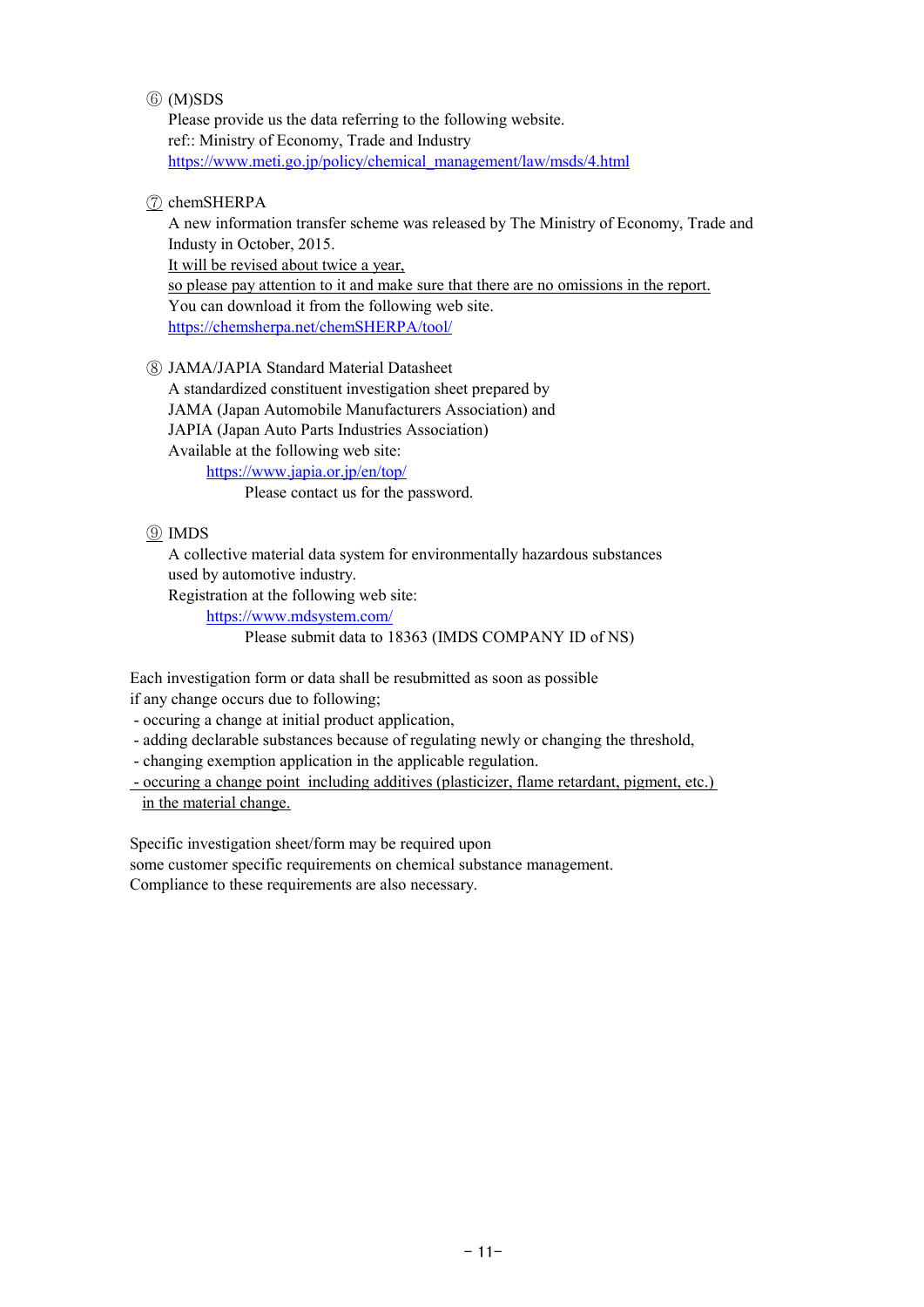## 7. Procurement Contract Procedures

Based on provided documentations, suppliers' business activities and products will be evaluated for its conformity with NS Green Procurement Guidelines.

With the evaluation result, NS procures materials satisfying NS Green Procurement Guidelines from suppliers satisfying NS Green Procurement Guidelines.



Suppliers are requested for improvement measures against any unsatisfactory results found in self-evaluation. We may visit suppliers for auditing to have better understanding of actual situation. Suppliers are also requested for supervising Tier 2, Tier 3, etc. suppliers. We appreciate your cooperation.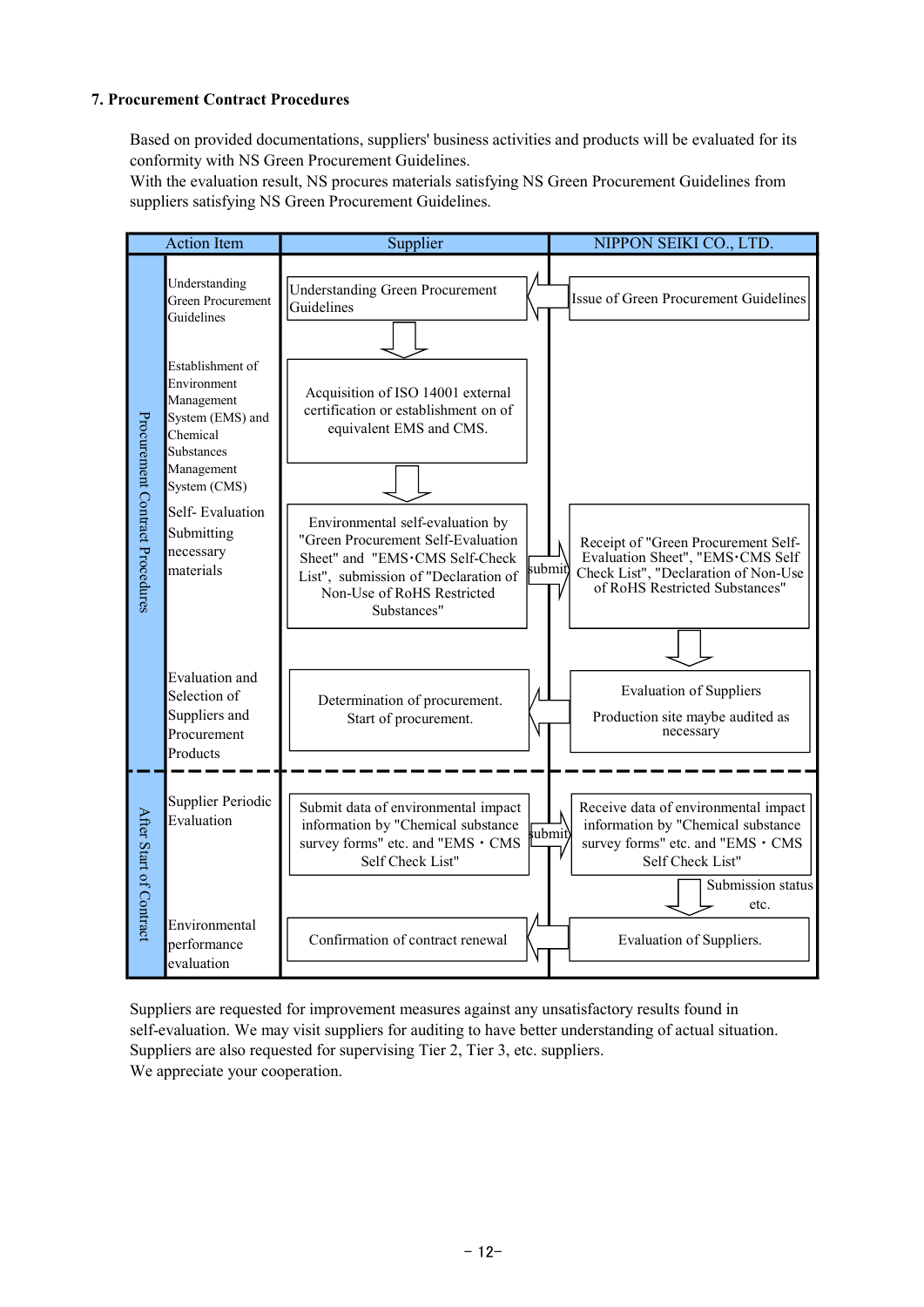## 8. Revision History

| Edition No. | Date            | Changes                                                                         |  |  |  |  |
|-------------|-----------------|---------------------------------------------------------------------------------|--|--|--|--|
| 1st         | July 26th, 2005 | Establish                                                                       |  |  |  |  |
| 2nd         |                 | February 1st, 2010 Fully Revisied and Updated                                   |  |  |  |  |
| 3rd         |                 | March 15th, 2013 Fully Revisied and Updated                                     |  |  |  |  |
| 4th         |                 | August 1st, 2014 7 pages: URL change of Europe REACH rule                       |  |  |  |  |
|             |                 | Additional requirements :                                                       |  |  |  |  |
| 5th         |                 | 2,7 pages: Phthalates(Four kinds) ((EU) 2015/863)                               |  |  |  |  |
|             | April 1st, 2016 | 3,7 pages: EU Packaging Directive                                               |  |  |  |  |
|             |                 | 8 pages: URL change of JGPSSI Survey Response Tools                             |  |  |  |  |
|             |                 | Revisied requirements:                                                          |  |  |  |  |
|             |                 | 2,7page:Phthalates(Four kinds) ((EU) 2015/863)                                  |  |  |  |  |
| 6th         | April 1st, 2017 | Revisied Investigation form:                                                    |  |  |  |  |
|             |                 | 7,8page: Additional form "chemSHERPA"                                           |  |  |  |  |
|             |                 | Deleted form "JGPSSI"                                                           |  |  |  |  |
|             |                 | ·4 page: URL of REACH Regulation was changed                                    |  |  |  |  |
|             |                 | ·4 page: CMS was added                                                          |  |  |  |  |
|             |                 | •5 to 10 pages:" EMS • CMS Self Check List" was added                           |  |  |  |  |
|             |                 | •5 page: Green Procurement Requirements List was changed                        |  |  |  |  |
|             |                 | •6 page: Waste emission reduction and recycling promotion was                   |  |  |  |  |
| 7th         | April 1st, 2018 | added                                                                           |  |  |  |  |
|             |                 | $\cdot$ 8 page: ((2) Provision of environmental information according to the    |  |  |  |  |
|             |                 | timing of submission was changed                                                |  |  |  |  |
|             |                 | ·9 page: The expiration date of use of JAMP AIS and chemSHERPA                  |  |  |  |  |
|             |                 | was chenged                                                                     |  |  |  |  |
|             |                 | $\cdot$ 6 page: 5.(2) $\circ$ 10 Added " prevention (erroneous use, mixing and  |  |  |  |  |
|             |                 | contamination)" for process control.                                            |  |  |  |  |
|             |                 | $\cdot$ 6 page: 5.(2) $\circled{2}$ Add notes to thoroughly manage chemical     |  |  |  |  |
|             |                 | substances.                                                                     |  |  |  |  |
| 8th         | April 1st, 2019 | $\cdot$ 7 page: 6.(1) $\Omega$ Clarified the time limit of Prohibited inclusion |  |  |  |  |
|             |                 | of Phthalates(four substances) and Threshold                                    |  |  |  |  |
|             |                 | •8 page: 6.(2) Removed JAMP AIS from chemical substance                         |  |  |  |  |
|             |                 | survey format.                                                                  |  |  |  |  |
|             |                 | $\cdot$ 7 to 8 pages: Revise 6.(1) $\circ$ $\circ$ $\circ$                      |  |  |  |  |
| 9th         | April 1st, 2020 | ·9 page: 6.(2) Add request about survey format.                                 |  |  |  |  |
|             |                 | · 10 page: Add request about resubmission.                                      |  |  |  |  |
| 10th        |                 | ·Item4: China VOC regulation added                                              |  |  |  |  |
|             |                 | SCIP added                                                                      |  |  |  |  |
|             |                 | $\cdot$ Item $5:(4)$ added                                                      |  |  |  |  |
|             | April 1st, 2021 | $\cdot$ Item $6$ :(1) $\circ$ Revised RoHS Directive                            |  |  |  |  |
|             |                 | <b>3</b> Revised compliance with European REACH regulation                      |  |  |  |  |
|             |                 | <b>6 Added compliance with China VOC regulations</b>                            |  |  |  |  |
|             |                 | (2) URL changed                                                                 |  |  |  |  |

Continued on the next page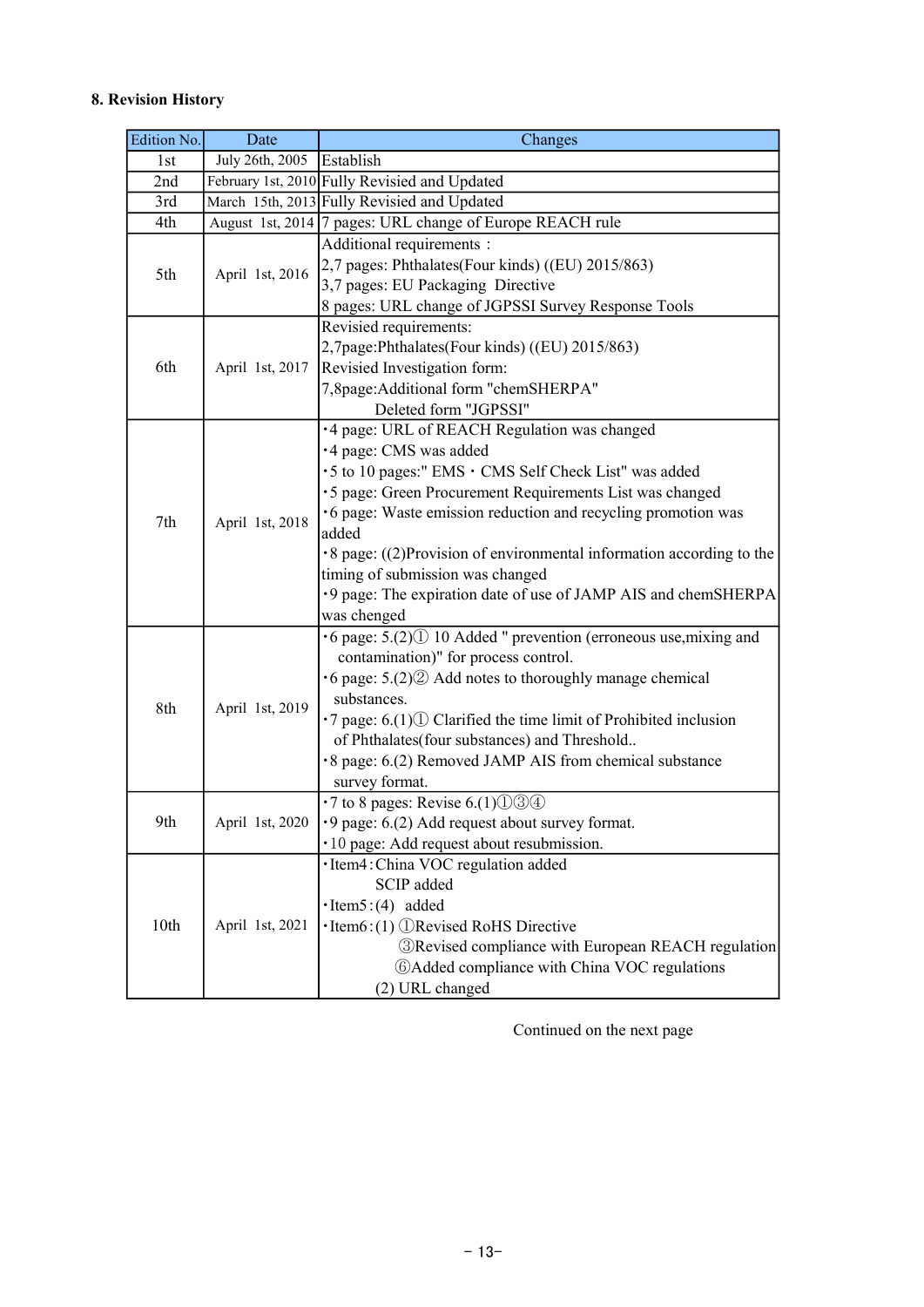| Edition No. | Date                    | Changes                                                                                 |
|-------------|-------------------------|-----------------------------------------------------------------------------------------|
|             |                         | •4 page:4.POPs Convention and Toxic Substances Control Act                              |
|             |                         | added                                                                                   |
|             |                         | •5 page:4.EMS/Environmental Management System added                                     |
|             |                         | •6 page: 5. Added / corrected Remarks in Green Provurement                              |
|             | 11th<br>April 1st, 2022 | Requirements List                                                                       |
|             |                         | •8 page:5.(3) (1) Added NS Group's carbon neutrality efforts and                        |
|             |                         | requested cooperation                                                                   |
|             |                         | •9 page:6.(1) 3 Added 1 restricted substance under European                             |
|             |                         | <b>REACH</b> regulation                                                                 |
|             |                         | •9 page:6.(1) 6 Change reference URL for China VOC regulations                          |
|             |                         | $\cdot$ 9 page:6.(1) $\circled{7}$ , $\circled{8}$ POPs Convention and Toxic Substances |
|             |                         | Control Act added                                                                       |
|             |                         | $\cdot$ 11 page:6.(2) $\circled{7}$ Added notes on chemSHERPA                           |
|             |                         | $\cdot$ 11 page:6.(2) $\circled{7}$ Added to include additives in material changes      |

April, 2022 NIPPON SEIKI CO.,LTD. 【ISSUED BY】 Sourcing Headquarters Corporate Management Headquarters 【EDITED・SUPERVISED BY】 In-vehicle System Design Headquarters Consumer Product Business Headquarters Quality Assurance Headquarters Production Engineering Headquarters